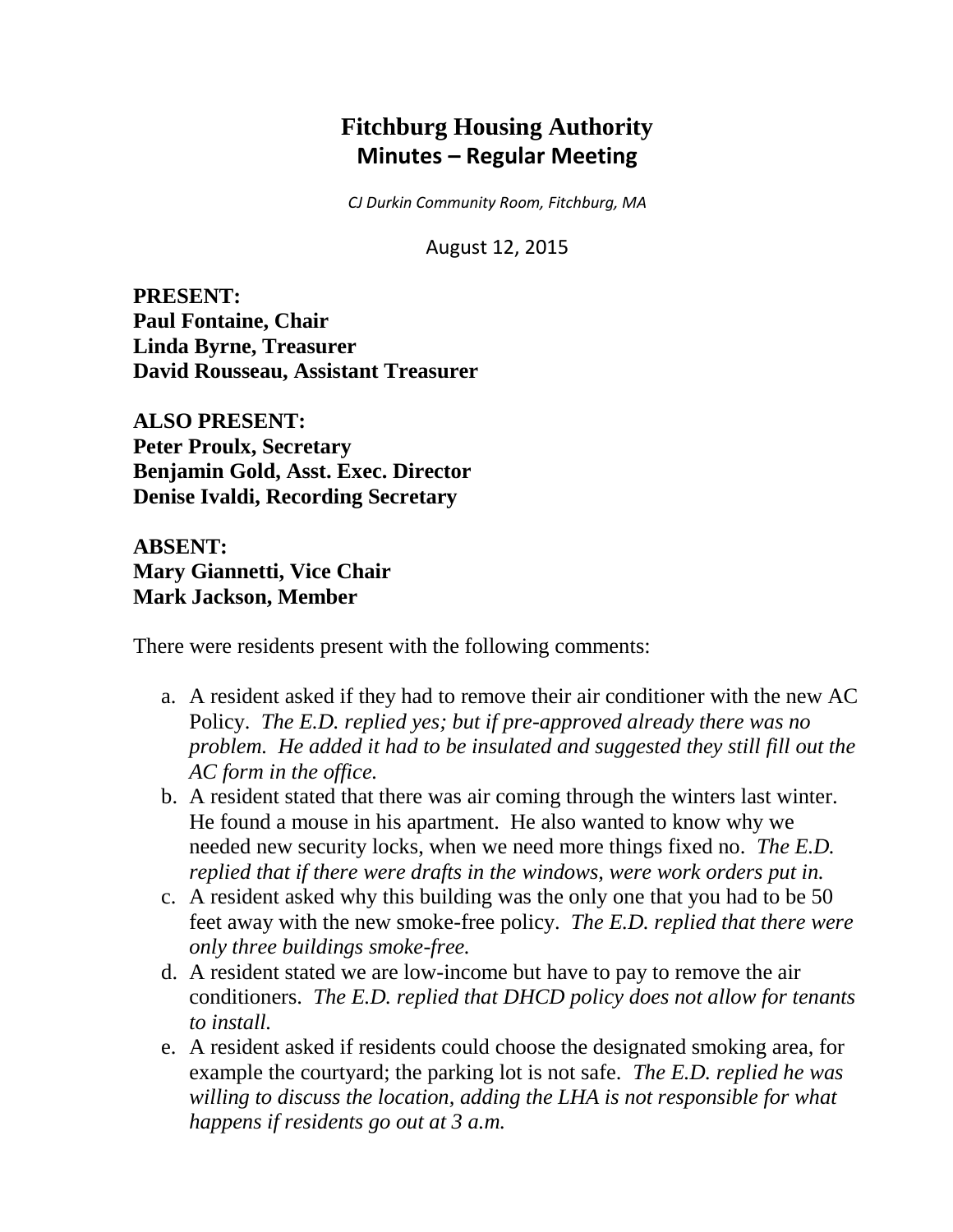- f. A resident asked why the grandfather rule does not apply to smokers. *The E.D. replied there is no law, no rule for housing authorities. He added that he will have meetings with smokers.* Tenants added notices were not put up.
- g. A resident asked why Canton Valley and Green Acres were not included in the smoke-free policy.
- h. A resident asked if "no vapor" cigarettes were allowed. *The E.D. replied not until someone shows there are no issues with them.*
- i. A resident asked what was meant by "here for board meeting". *The E.D. replied that the monthly board meeting is for housing authority business, unless a resident is asked to be put on the agenda.*
- j. A resident stated that there are water marks and mold on every floor; this is more important than smoking. *The E.D. gave his phone number and said residents can call him any time.*
- k. A resident wanted to know why since this is low-income the lock-out fee is \$60.00; why can't the manager be called. *The E.D. noted the board voted on a set of fees and further explained.*
- l. A resident stated that the biggest problem is people hanging around in the lobby. *The E.D. replied that for the next meeting with residents, he would invite Ben, the Asst. E.D. and Anna, our in-house attorney.*
- m. A resident stated that he came to housing for a better life; not for rights and privileges. He added people should stop crying about everything.
- n. A resident wanted to know where the 50 fee started for smoking. *The E.D. replied 50 feet from the entrance to the building.* A resident added that the sidewalks were public property and they can smoke there if they want.
- o. A resident introduced herself and stated she had call about congregate and the stealing of food.
- p. A resident asked if the majority rules for smoking. *The E.D. replied he would bring the numbers to the meeting.*
- q. A resident asked if the board could introduce themselves; which the board did at this time.

1. With no further comments from the tenants and a quorum present; the Chair called the meeting to order at 8:55 a.m.

2. Linda Byrne made a motion to accept the minutes of the July 22, 2015 meeting, David Rousseau seconded the motion; all in favor; the motion passed unanimously.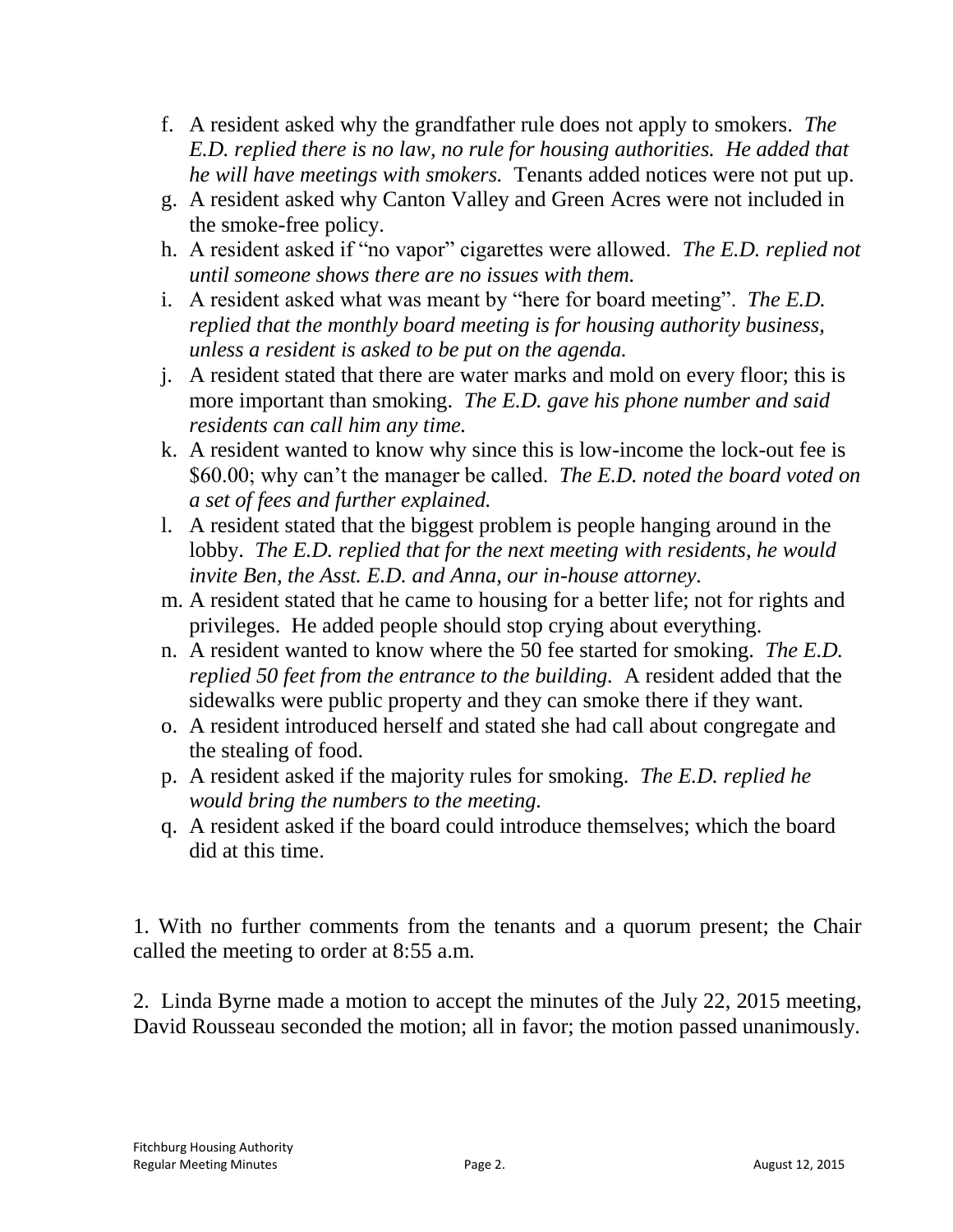- 3. The Executive Director Report:
	- a. Update on the locks/security project bids are due today at 2:00 p.m.
	- b. Green Acres roof project out to bid next week. Bids due the first week of September; to board for approval at the September meeting.
	- c. Pet Policy was delivered to all residents. Mr. Rousseau asked if it was 4" or 4' leash. The E.D. said 4" while in open areas.
	- d. Smoke-Free policy delivered to the three complexes; in effect September  $1<sup>st</sup>$ . The E.D. noted this was a very touch topic with the residents. The Chair asked how we would let the tenants know of the meeting next week. The E.D. replied that a notice would be delivered to all residents.

# 4. Financial Report:

There was no financial report for July. The financial audit is in from Ross & Company; all board members received a copy. There were no findings; the last audit had five findings.

# 5. Facilities Report:

- a. 90% of work orders were completed.
- b. Modernization locks/security project bids are due today.
- c. Green Acres roof project out to bid next week.
- d. Wallace Towers' asbestos abatement bids were received.
- 6. State Housing Report:
	- a. Slight dip in the vacancy rate (due to evictions, etc.).

The Chair asked why there were vacancies at Canton Valley. The E.D. said this is a family complex; some tenants decide the apartment is too small and move. Originally, they were studios, then changed to family (one person, sometimes two).

7. Section 8 Report:

We have 219 vouchers; 210 leased (96%). We like to keep it at 98%.

8. Old Business:

- None

9. New Business:

The following resolutions were presented by the Chair:

The first resolution is the Memorandum of Understanding (MOU) between the housing authority and Summit ElderCare®. Mr. Capoccia had spoken to the board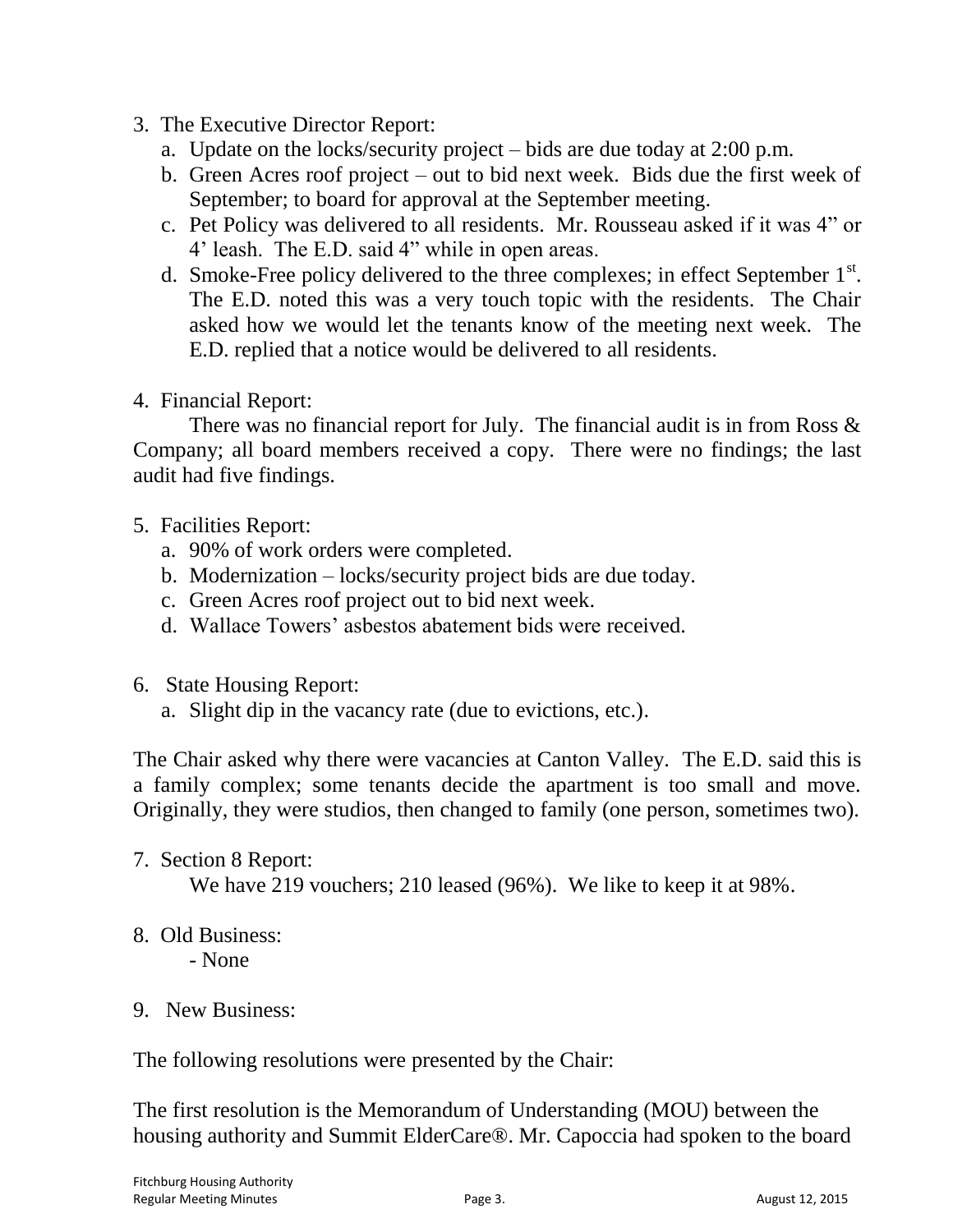about a year ago about this program, similar to the one in Leominster. The 3rd floor at Wallace Towers would be used; current tenants would be offered units first, if eligible. We would then work from the waiting list to fill the remaining units. The E.D. further explained the program, i.e. medications, care, etc.

The Chair asked if the program was successful in Leominster. The E.D. replied it was, adding the program has been on-going for a few years now, six units on the  $10<sup>th</sup>$  floor at Sunset Towers. Linda Byrne asked how many residents would be able to participate. The E.D. replied 9 residents; the  $10<sup>th</sup>$  unit would be for a Summit office.

# RESOLUTION TO AUTHORIZE THE SIGNING OF THE MEMORANDUM OF UNDERSTANDING (MOU) BETWEEN THE FITCHBURG HOUSING AUTHORITY AND THE SUMMIT ELDERCARE® PACE PROGRAM FOR THE COLLOBORATIVE SUPPORTIVE HOUSING ARRANGEMENT AT WALLACE TOWERS

# Resolution 2015-08-01

- Whereas: The Fitchburg Housing Authority deems it necessary to enter into an agreement with Summit ElderCare® to begin the collaborative Supportive Housing Arrangement at Wallace Towers (667-3) and,
- Whereas: The agreement fully outlines the terms and conditions for both parties under the Summit ElderCare® PACE Program,

# NOW THEREFORE BE IT RESOLVED:

That the Fitchburg Housing Authority Board of Commissioners authorizes the Executive Director to sign the Memorandum of Understanding (MOU) between the Fitchburg Housing Authority and Summit Elder Care®.

- Resolved, Motion made by David Rousseau to authorize the Executive Director to sign the Memorandum of Understanding (MOU) with Summit ElderCare®.
- Seconded, Linda Byrne seconded the Motion, and the Motion was passed by a unanimous vote.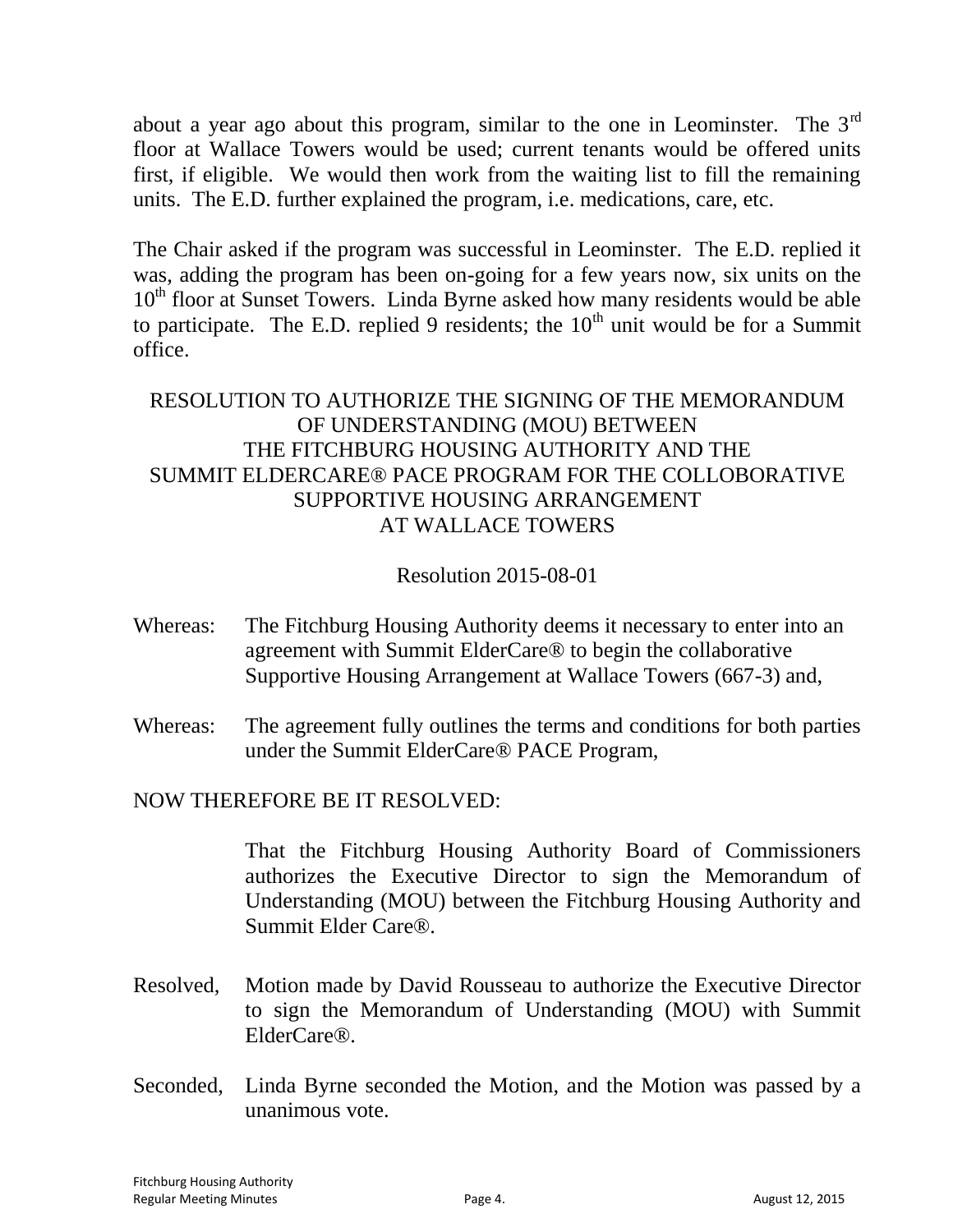The E.D. noted there was a 20 year warranty for the following resolution:

# RESOLUTION AUTHORIZING SIGNING OF THE CERTIFICATE OF FINAL COMPLETION FOR THE ROOF REPLACEMENT AT DANIELS HEIGHTS (667-2)

# DHCD PROJECT NUMBER 097073

Resolution 2015-08-02

- Whereas: The Architect (Nault Architects, Inc.) has inspected the roof replacement at Daniels Heights (667-2) and,
- Whereas: The Architect has recommended that the roof replacement at Daniels Heights (667-2) has reached the point of Final Completion and, contingent upon DHCD's approval,

### NOW THEREFORE BE IT RESOLVED,

That the Fitchburg Housing Authority authorizes the Chair or Executive Director to sign the necessary documents in connection with Final Completion of the roof replacement at Daniels Heights (667-2).

- RESOLVED, Motion made by Linda Byrne to accept the Final Completion of the roof replacement at Daniels Heights (667-2).
- SECONDED, David Rousseau seconded the motion, and the motion was passed by a unanimous vote.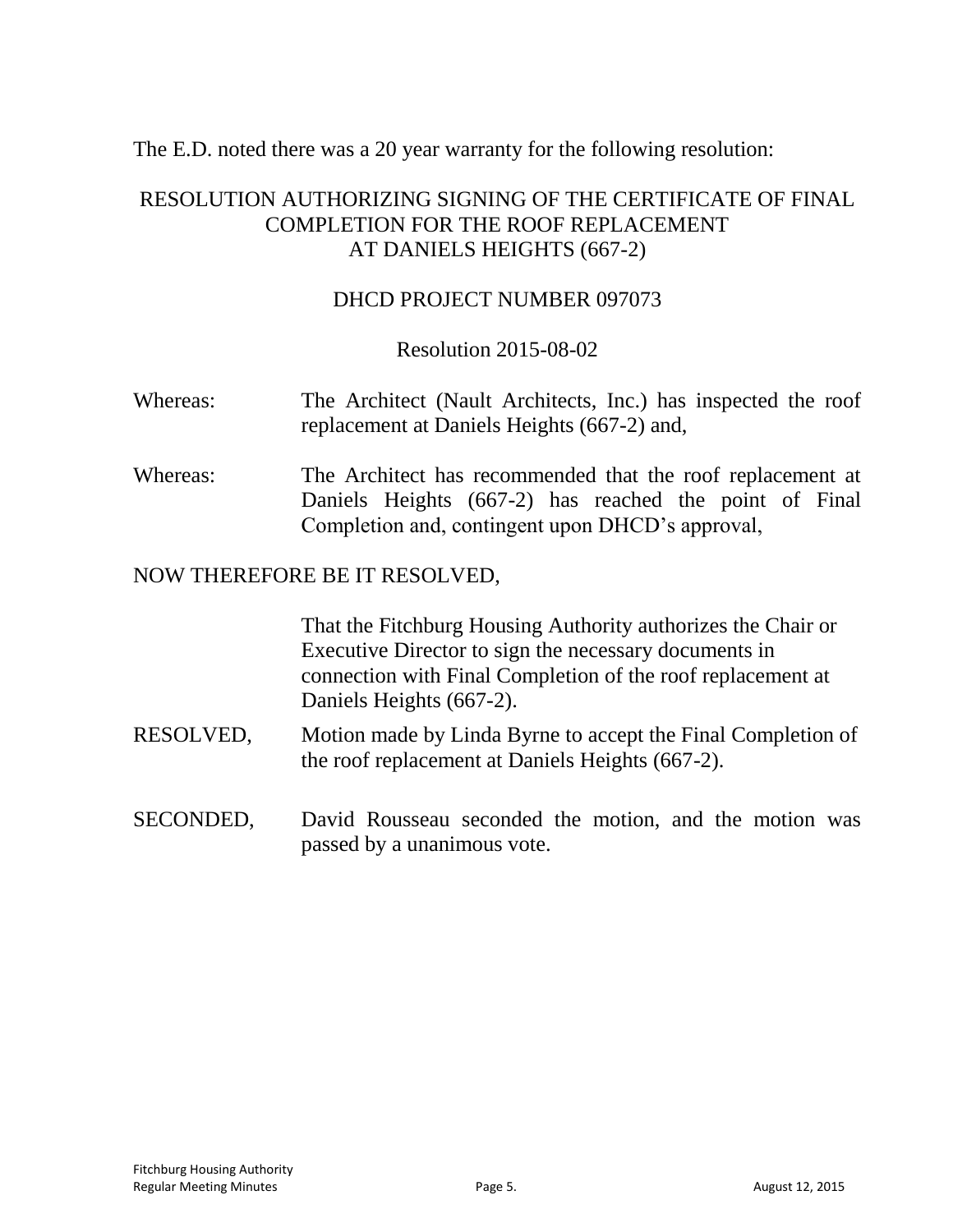The E.D. noted that the following resolution is under compliance funding, not formula funding; DHCD requires this work be done.

# RESOLUTION TO AMEND THE CONTRACT (AMENDMENT #5) BETWEEN THE FITCHBURG HOUSING AUTHORITY AND THE DEPARTMENT OF HOUSING & COMMUNITY DEVELOPMENT FOR ADDITIONAL PUBLIC HOUSING COMPLIANCE RESERVE FUNDING

# WORK PLAN 5001 PROJECT NUMBERS 097078, 097081 AND 097083

#### Motion 2015-08-03

- Whereas: The Fitchburg Authority has the need to amend the Contract for Financial Assistance between the Fitchburg Housing Authority and the Department of Housing and Community Development, and
- Whereas: This award is funded from the Public Housing Compliance Reserve to assist LHAs to comply with laws or regulations regarding access and hazardous materials, and
- Whereas: The award amount is **\$143,480** and the cost breakdown is as follows:

#097078 Asbestos removal from loose popcorn ceiling, est. cost \$96,600 #097081 Installation of an accessible ramp at community building, est. cost \$26,800 #097083 Installation of MAAB compliance doors at the Comm. Room, est. cost \$20,000

#### NOW THEREFORE BE IT RESOLVED:

That the Fitchburg Housing Authority Board of Commissioners authorizes the Chair or the Executive Director to sign the Standard Contract Amendment Form in conjunction with the Public Housing Compliance Reserve funding regarding access and hazardous materials being undertaken by the Department of Housing and Community Development and the Fitchburg Housing Authority.

- Resolved, Motion made by David Rousseau to authorize the signing of the Standard Contract Amendment Form by the Chair or Executive Director in conjunction with the Public Housing Compliance Reserve funding.
- Seconded, Linda Byrne seconded the Motion and the Motion was passed by a unanimous vote.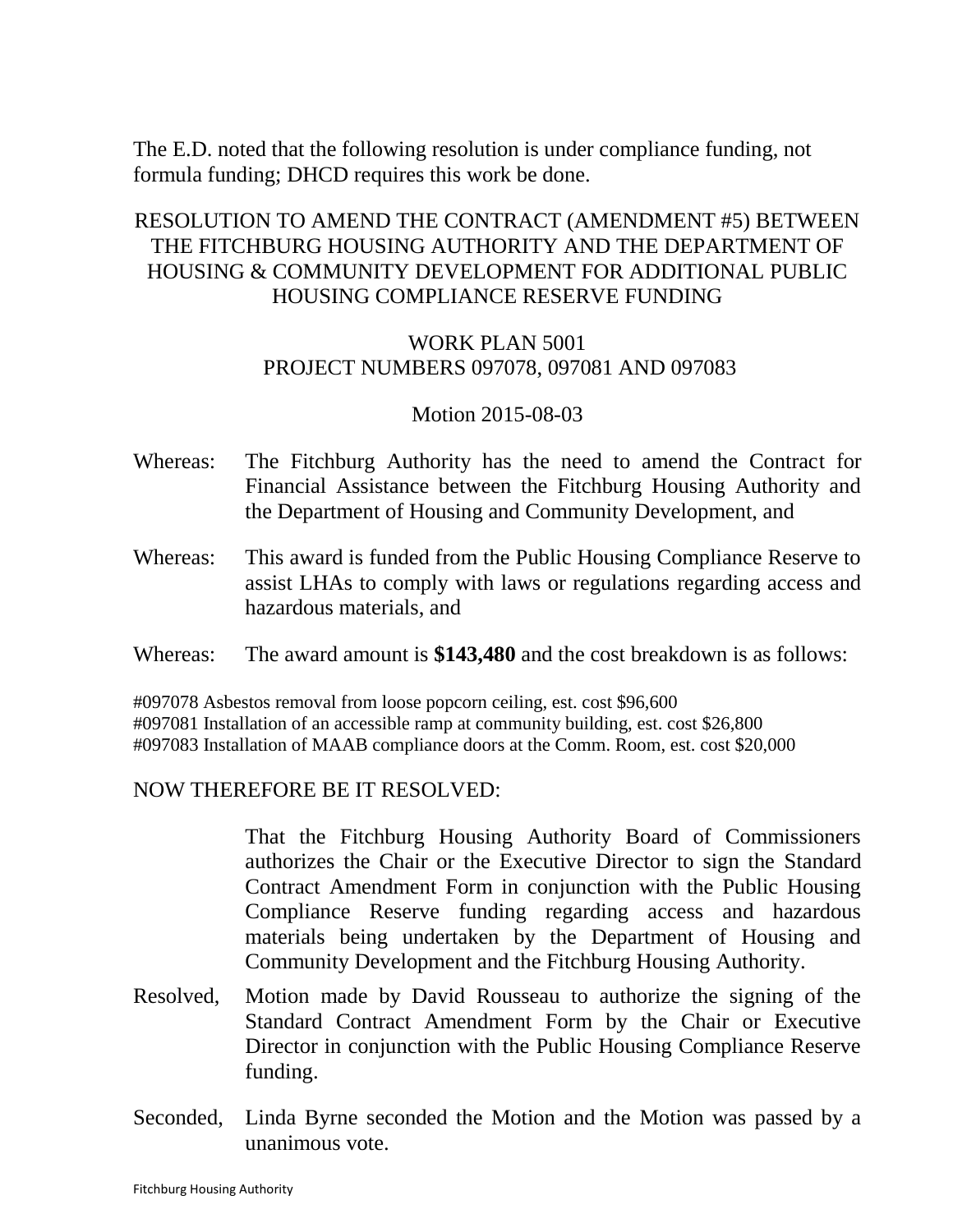Regular Meeting Minutes **Regular Meeting Minutes** Page 6. August 12, 2015 The E.D. noted we would be moving residents out of their units to so work can be done. The Chair stated there was quite a difference between the two bids received. The E.D. added yes, SMI bid on the first round and that bid was high too.

# RESOLUTION AUTHORIZING THE ACCEPTANCE OF THE LOWEST BID FOR THE ASBESTOS ABATEMENT AT WALLACE TOWERS (667-3)

# DHCD Project #097098

### Resolution 2015-08-04

- WHEREAS: The Fitchburg Housing Authority has advertised for bids for the asbestos abatement at Wallace Towers (667-3), and
- WHEREAS: The bids were due by 2:00 p.m., Wednesday, August 5, 2015 and two (2) bids were received (*see attached list*).

#### NOW THEREFORE BE IT RESOLVED,

That the Fitchburg Housing Authority Board of Directors approve the lowest qualified bidder, Acme Abatement Contractor, Inc., Seekonk, MA 02771 with an estimated cost of \$51,150.00, subject to a reference check, and authorizes the Chair or the Executive Director to sign said contract and/or any other documents necessary to complete the work.

This approval is also pending the favorable recommendation by DHCD.

- RESOLVED, Motion made by Linda Byrne to award the bid for the asbestos abatement at Wallace Towers (667-3) to the lowest qualified bidder, Acme Abatement Contractor, Inc. not to exceed \$51,150.00, and to authorize the signing of the contract, and/or any other documents necessary to complete the work, by the Chair or Executive Director.
- SECONDED, David Rousseau seconded the motion, and the motion was passed by a unanimous vote.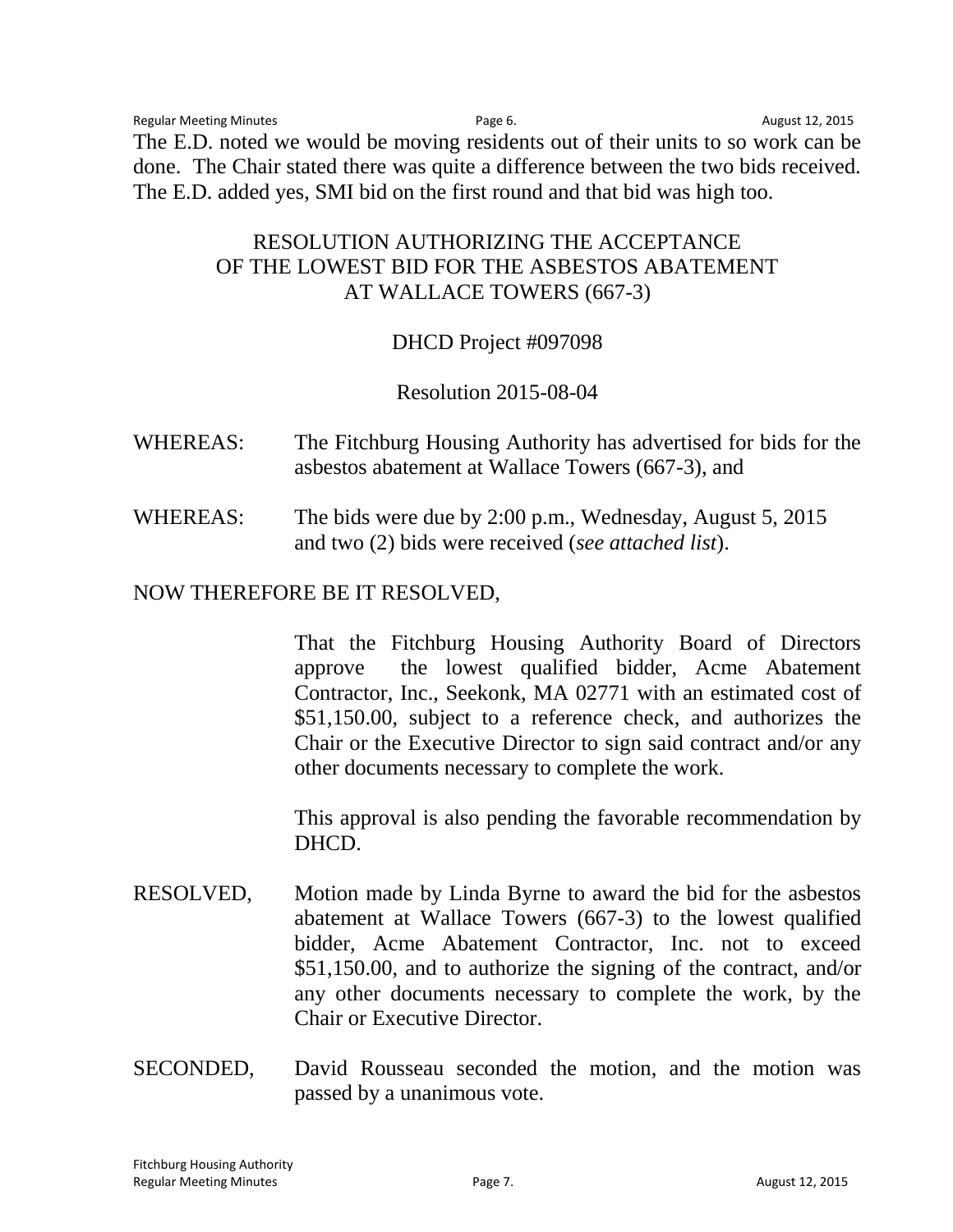The E.D. noted that bids for the following resolution were due this afternoon.

# RESOLUTION AUTHORIZING THE ACCEPTANCE OF THE LOWEST BID FOR THE DOOR, LOCKSET AND SECURITY CAMERA PROJECT AT 667-/667-2/667-3/667-5

# DHCD FISH #097066

# Resolution 2015-08-05

- WHEREAS: The Fitchburg Housing Authority has advertised for bids for door, lockset and security camera at 667-1/667-2/667-3/667-5, and
- WHEREAS: The bids will be received until 2:00 p.m., Wednesday, August 12, 2015 *(the afternoon of the board meeting).*

# NOW THEREFORE BE IT RESOLVED,

That the Fitchburg Housing Authority Board of Commissioners approve the lowest qualified bidder, subject to a reference check, and authorizes the Chair or the Executive Director to sign said contract and/or any other documents necessary to complete the work.

This approval is also pending the favorable recommendation by DHCD.

- RESOLVED, Motion made by David Rousseau to award the bid for door, lockset and security camera at 667-1/667-2/667-3/667-5 to the lowest qualified bidder and to authorize the signing of the contract, and/or any other documents necessary to complete the work, by the Chair or Executive Director.
- SECONDED, Linda Byrne seconded the motion, and the motion was passed by a unanimous vote.

Motion to adjourn the meeting at 9:15 a.m. was made by Paul Fontaine. Linda Byrne seconded; all were in favor.